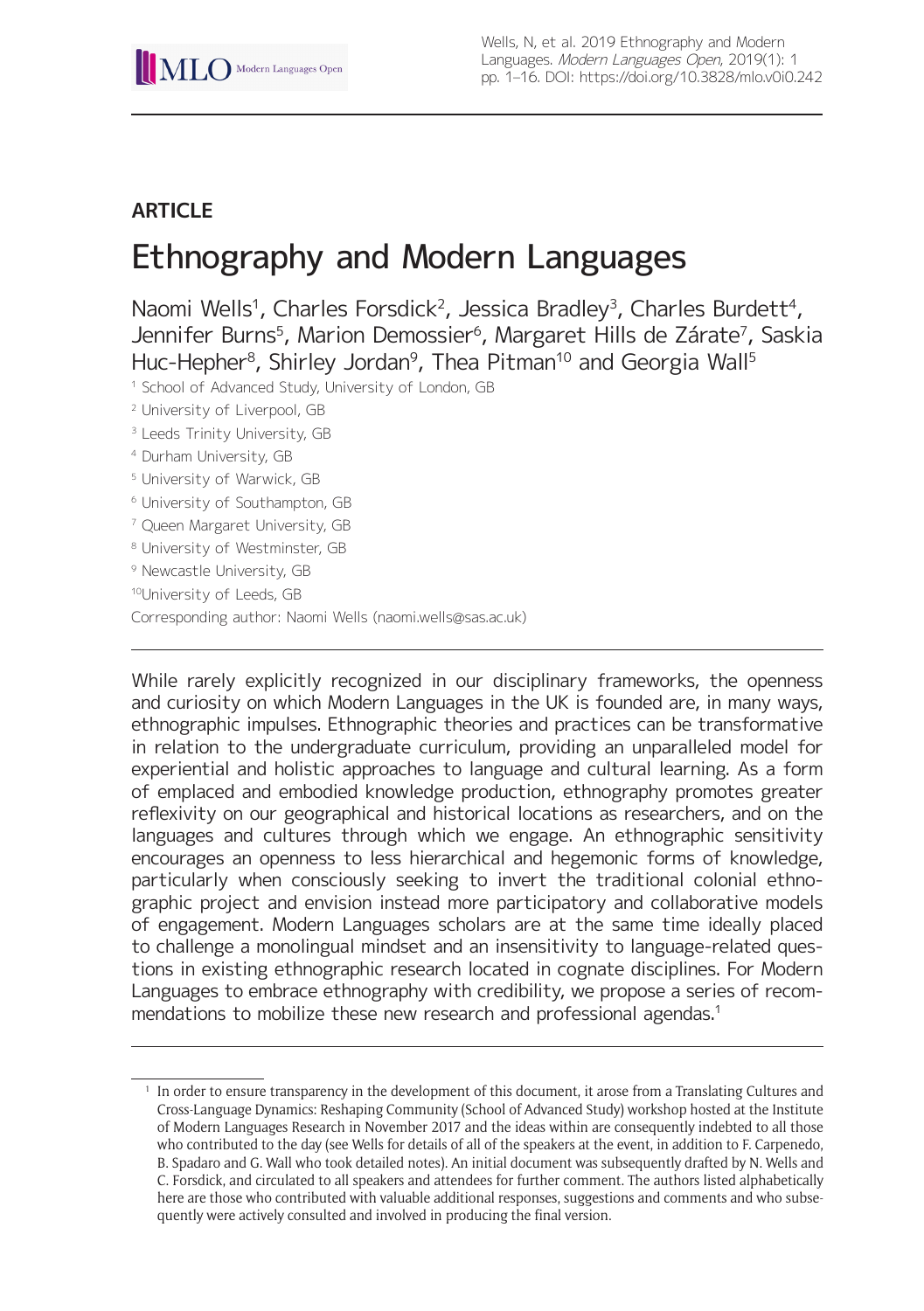#### **Introduction**

There is not simply one corner of Modern Languages that may be seen as "ethnographic". Far from being restricted to a quarantined space in our disciplinary configurations, ethnography has long played a catalytic and even definitional role in the study of languages and cultures, not least in informing the outsider perspective – *le regard de l'étranger* or *Außenseiterperspektive* – on which the field often depends.2 Although there is no explicit reference to ethnography in key documents such as the QAA (Quality Assurance Agency for Higher Education) benchmarking statement for Languages, Cultures and Societies the openness and curiosity on which Modern Languages is founded are, in many ways, ethnographic impulses. It is important, however, to distinguish between the intersection of ethnography and Modern Languages, an important point of cross-disciplinary rendez-vous, and a more widespread ethnographic sensitivity by which Modern Languages is informed. At the same time, there is a need to recognize disciplinary counterflows, as Modern Languages – with its critique of linguistic indifference and advocacy for greater sensitivity to language – may be seen to feed new debates in ethnography itself.

As Modern Languages reflects on the need for disciplinary coherence and renewal, ethnographic theories and practices have a transformative potential in relation to how we conceptualize our approaches to languages and cultures in research and teaching across Higher Education and beyond. Equally, at a time when Modern Languages urgently needs to articulate more visibly its identity and rationale, providing not least a clearer sense of what Mary Louise Pratt has called a "public idea about language" which goes beyond an instrumental focus on language skills, ethnographic theory and practice can allow us to more explicitly interrogate and communicate what we know and do. There is now an opportunity to revisit and reassert the centrality of efforts over the past three decades to understand the role of the ethnographic in Modern Languages. With the AHRC-funded "Translating Cultures" theme and the Open World Research Initiative (AHRC) setting new agendas in the field, the moment is propitious for such a reassessment. In response to recent debates and discussions on the subject, we propose the following as ways in which an engagement with ethnographic practices and theories can be transformative in relation to how we approach Modern Languages teaching, research and wider engagement, as well as how such approaches can be more effectively supported within and across institutions.

#### **1. Ethnography and the Undergraduate Curriculum**

The transformative potential of ethnographic practices and theories in relation to the undergraduate curriculum has been highlighted across a series of projects, most notably the ESRCfunded Language Learners as Ethnographers project from the 1990s (Roberts et al.) and the more recent HEA-funded Ethnographic Encounters project (University of Southampton). The legacy of these projects, including specifically designed teaching materials delivered to Modern Languages departments across the UK, provides an underexploited wealth of experiences and resources, and a much-needed model for effectively equipping students with the intercultural and cross-language competencies and sensitivities that lie at the core of Modern Languages study. While many of the competencies and skills developed through such research are already latent within the Modern Languages curriculum, a more explicit incorporation of ethnographic theory and practice heightens students' awareness and ability to communicate what they know and do already. In common with anthropologists, Modern Languages

<sup>&</sup>lt;sup>2</sup> See Kelly. It is arguable that this issue is foundational to Modern Languages in a recognizable modern form. The Leathes Report of 1918 was one of the first calls for the field to be staffed by specialists trained in the UK. On the importance of this report, see Bayley and Wygant. Its impact was also discussed at a recent AHRC/British Academy event ("The Leathes report at 100: reassessing a vision for languages", 25 May 2018).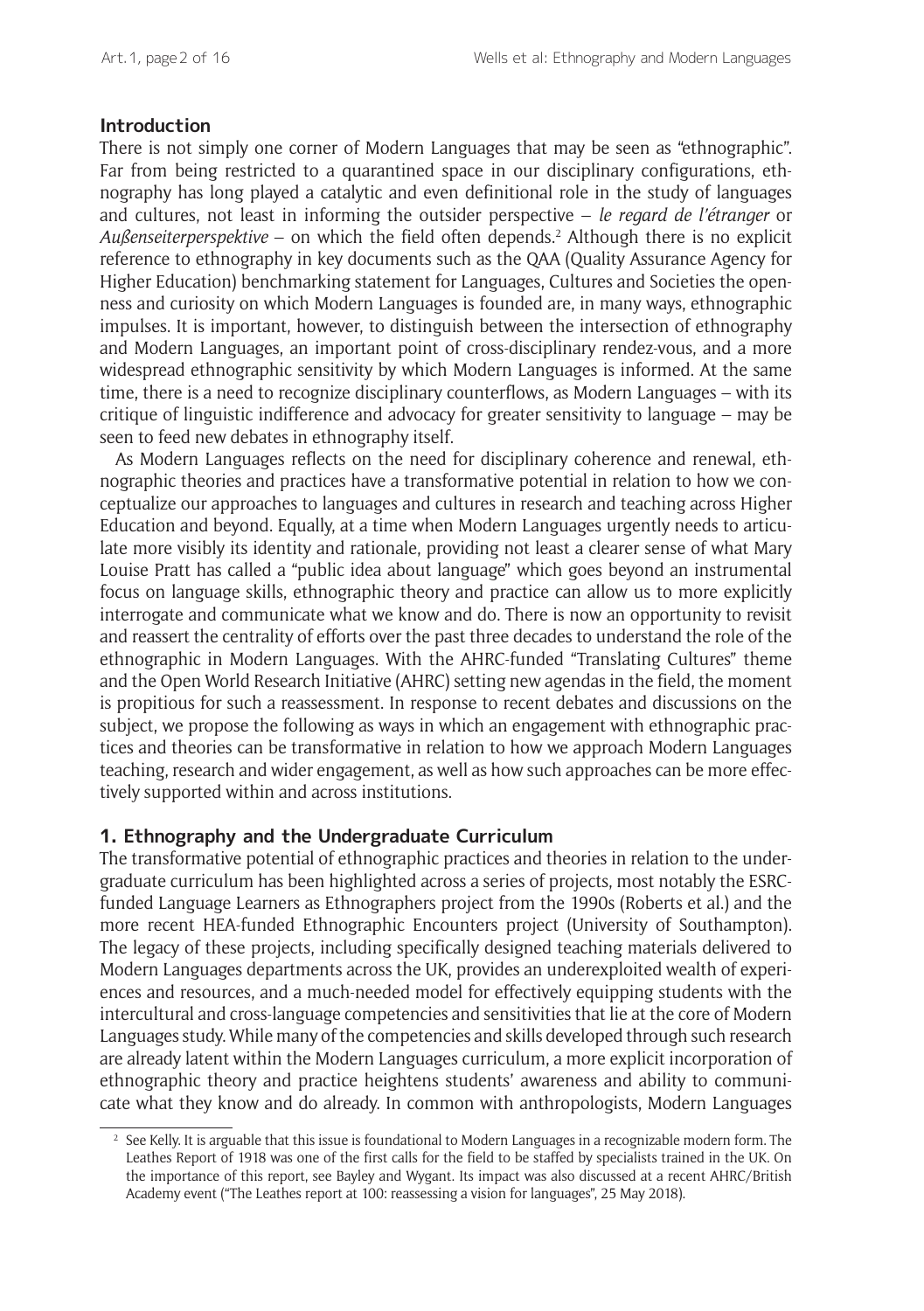students are engaged in the "translation of cultural language" (Leach 142), aiming to learn not just how to speak or understand isolated words or sentences, but to negotiate translated worlds of thought and meaning (Asad, "Cultural Translation"; Jordan, "Ethnographic Encounters"). Language learning can be understood as a conscious orientation towards the words and modes of thought of others (Harvey), with ethnographic approaches allowing students to reflect more explicitly on what it means to inhabit and negotiate the border territories of languages and cultures.

As a search for "meaning in context" rather than objective "truths" (Wall 16), in ethnographic research students must draw on and develop their skills of observing, listening, decoding and writing. Through these skills they are able to make connections between more textual or classroom-based studies of grammar, translation, film or literature, for example, and the lived experiences and social, cultural and linguistic practices of individuals embedded within wider communities and social structures (Roberts et al. 79–80). With a focus on language as practised rather than "owned" by specific nation-states, the experiential learning experience of ethnographic research allows students to see themselves as resourceful speakers able to draw strategically and creatively on their linguistic repertoires in response to the multilingual environments in which they live, study and work (García and Li). Equally, through its emphasis on language as performed in context, ethnography draws students' attention to language as an embodied social practice which is interwoven with other forms of non-verbal, visual and sensory practices and experiences (Finnegan; Pennycook, "Translanguaging"; Taylor). Ethnographic research thus provides a model for holistically integrating language and cultural learning, while at the same time encouraging a more profound understanding of culture, not as a set of listed customs or facts about a country or people, but as a more complex and elusive "system of meanings which informs who we are and what we think and do" (Demossier et al. [16]).

In line with current efforts to "transnationalize" the Modern Languages curriculum (Burdett; Transnationalizing Modern Languages), the aim of ethnographic research is not to seek out "typical" cases which can be used to generalize about whole national or ethnic communities, but to identify instead "theoretically 'telling' cases" (Rampton et al. 16). Through ethnography, students are encouraged to reflect on and value the singularity of individual experiences and repertoires and to understand what totalizing attempts to define a whole "national" language, culture or community may neglect or obscure (Jordan, "Writing the Other" 48). In this sense, ethnography can be understood as counter-hegemonic, in that it seeks to dismantle generalizations and to construct new understandings which differ from established assumptions (Blommaert 7; Creese et al. 128). It can draw attention to and challenge ways in which essentialized views of difference and otherness are constructed through everyday social, linguistic and cultural practices (see, for example, Kleinman). Ethnography can thus engender a critical understanding of the world where students live, and in its socially and politically engaged forms (Conteh) can encourage students to view themselves as vital actors in a world in which questions of cultural and linguistic difference and mediation are central to global issues and conflicts.

Reconceptualized as field researchers, students can develop a powerful sense of ownership over original research conducted as a form of fieldwork both locally and abroad. The Year Abroad, in particular, offers an environment that can closely resemble the intersubjective experiences and encounters of ethnographic fieldwork, particularly when students are encouraged and motivated to engage closely with local cultures and communities. Rather than a "gap year" pursuit or an ideologically questionable search for a more "authentic" cultural or linguistic experience, the Year Abroad should be understood as valuing emplaced and embodied forms of language and cultural learning which are less easily replicated in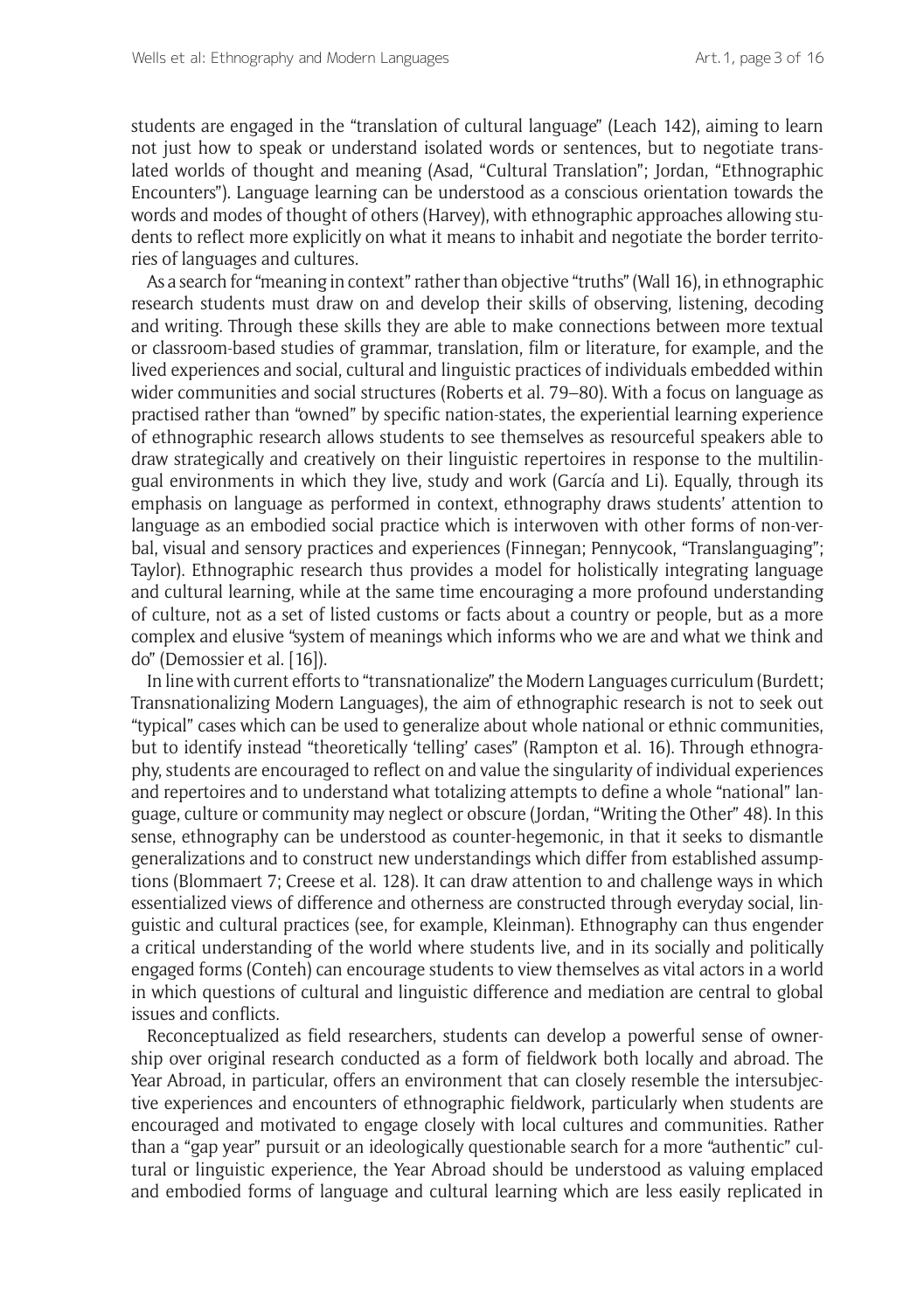the student's home context. Equally, given the urgent and ongoing need to communicate the centrality of the Year Abroad to the Modern Languages programme and to ensure it is embedded within "a solid intellectual project" (Demossier et al. [5]), ethnographic projects are an ideal opportunity to make more visible and explicit the experiences and competencies developed and gained. These encompass a much broader set of cognitive and affective competencies that language learners aim to acquire and practice, which go beyond an instrumental focus on language skills or viewing the learner as merely an "unsuccessful imitator of a native speaker" (Roberts et al. 239).

In ethnography, the position of "learner" is understood as not a weakness but as central to the process of knowledge gathering (Blommaert; Fabian). This conscious stance as a "learner" is also connected to forms of reflexivity and self-scrutiny, which can help promote empathetic understandings of both the self and others, highlighting the affective competencies that conscious ethnographic practices can engender (Jordan, "Ethnographic Encounters" 107). In particular, through its aim to make the strange familiar and the familiar strange (Mehan), ethnography can encourage students to critically examine and make strange their own cultural practices and interpretative systems, particularly when forms of "home ethnography" are formally incorporated into the curriculum. In sum, ethnography "involves the whole person" (Jordan, "Writing the Other" 41), providing an unparalleled model for experiential and holistic language and cultural learning which prepares students for the vital task of mediating between worlds of meaning, thought and practice (Demossier et al.).

#### **2. Ethnography as a Transformative and Transdisciplinary Research Praxis**

While ethnography (and in particular fieldwork-based research) is often reduced merely to a method, when understood as a broader perspective and practice (Blommaert; Blommaert and Jie) it can be a transformative praxis in relation to how we understand our own positionality as researchers, teachers and learners. Ethnography is a unique form of transdisciplinary and hybrid knowledge production which confronts complexity and challenges knowledge fragmentation and disciplinary silos. This transdisciplinarity derives from a focus on the contextspecific negotiation of knowledge and intersubjectivity (Lawrence; Madden), which requires researchers to interrogate and understand how our own experiences and characteristics shape our interactions and understandings.

The emplaced and embodied encounters and experiences that define ethnographic research thus require us to place our own biographies and bodies into critical dialogue (Puri), which for Modern Languages scholars can encourage greater reflexivity on our geographical and historical locations, and on the languages and cultures through which we engage.<sup>3</sup> More than those in many other disciplines, Modern Linguists have a particularly embodied and voiced relationship to their objects of study and to the ways in which they approach these. While remaining acutely aware of our geographical, linguistic and cultural moorings in the UK, the aim for both learners and researchers to experience a level of embodied "immersion" in the languages and cultures we study speaks to our hybrid and shifting stance as both insider and outsider which underlies ethnographic research (Mullings). By intentionally occupying this border territory of "inbetweenness", we are encouraged to reflect not only on the language and culture of study, but also on our own linguistic and cultural worlds, and our practices of mediation and translation.

Modern Linguists thus operate transculturally as "professional strangers" (Agar), privileging certain forms of comparativism in their analyses of culture and language. The history of

<sup>&</sup>lt;sup>3</sup> In relation to French Studies, see, for example, Forsdick and Milne for partly autobiographical reflections on the insights generated by the (ethnographic) distance of Modern Linguists trained in the UK.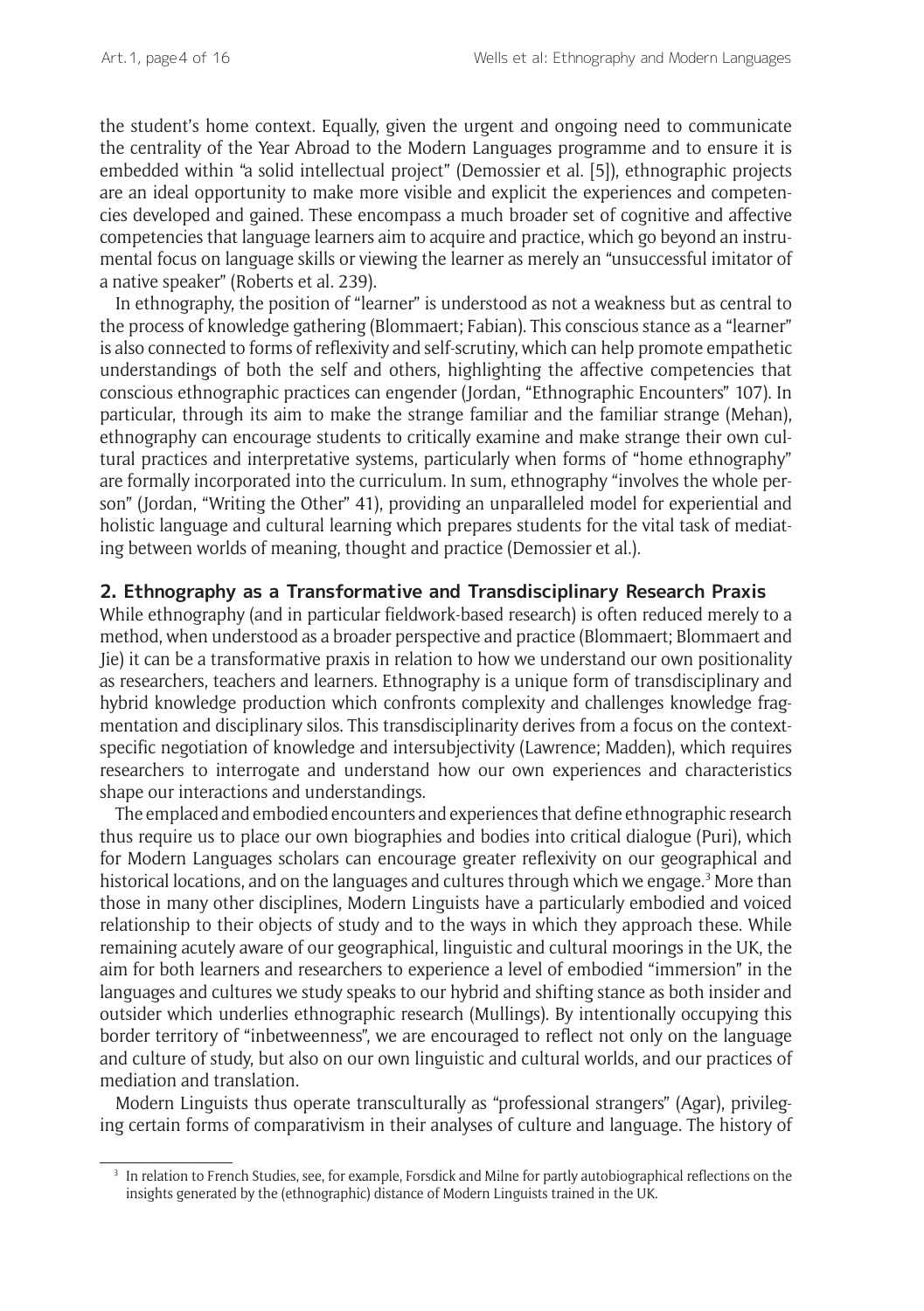Modern Languages in the English-speaking world has, for instance, a unique configuration and remains quite separate from disciplinary developments in Europe. Work conducted by US-based researchers Susan Carol Rogers and Laurence Wylie in rural France had an influential and reciprocal role in shaping ethnographic practice in France itself, impacting in this way on "anthropology at home" as well in the society studied.4 Equally, ethnographic engagement permits a searching reflection on the relationship of Modern Languages to place and time. Although the subfields of Modern Languages historically have often been shaped by implicit monolingualism (Gramling) and methodological nationalism (Wimmer and Schiller), ethnography suggests alternative approaches, allowing more nuanced understandings of the differing scales and interrelationships of the local and the transnational. Modern Languages has regularly adopted methods and forms of experimental fieldwork – *flânerie*, microspection (Cronin, *Expanding World*), microhistory, "thick description" (Geertz) – which are indebted to ethnography. Such methods also highlight the importance of close attention to place and the concrete spaces in and through which people move, live and interact. Through its focus on locally situated practices, an ethnographic sensitivity reminds us that language learning is about acquiring the skills to "speak locally"; not by "passing as a native speaker" but by understanding how our ability to speak and act is dependent on a critical understanding of the specific context and associated genres, styles and discourses (Pennycook, *Unexpected Places* 100).

At the same time, while ethnography allows us to reflect more explicitly on language as a form of embodied practice and knowledge through which we engage, it can also contribute to a decentring of conventional understandings of language as we consider how – in phenomena such as translanguaging – it intersects with other embodied practices and modes (Blackledge and Creese; Pennycook, "Translanguaging"; Rymes). Despite common external perceptions that Modern Languages specialists "only focus on words", visual and, increasingly, material culture are central to the curriculum and our research. Ethnographic approaches, particularly those that emphasize the sensory (Pink), encourage a quality of looking, listening, tasting, smelling and touching that expands the forms of close reading on which Modern Languages has traditionally relied, simultaneously suggesting an emphasis on temporality that privileges slowness as a mode of knowledge (Orr). Such approaches also open up possibilities for creativity, associated with imaginative ethnography (*Centre for Imaginative Ethnography*) and the novel forms of engagement with the everyday outlined by ethnographically informed authors such as Georges Perec (Phillips).

Ethnographic sensitivity has long been central to the study of literary texts in Modern Languages, ranging from Early Modern and Enlightenment material (Montaigne, Montesquieu) to the work of modern and contemporary authors (Dadié, Deledda, N. Ginzburg, C. Levi, Segalen, Perec, Verga), and revealing the extent to which ethnography extends beyond *le regard de l'étranger* cited at the opening of this article and intersects with debates between literature and anthropology.<sup>5</sup> Such an approach has also underpinned the rapid emergence of travel writing as a legitimate area for teaching and research in the field (Forsdick, *Travel*; Lindsay; Pitman). Textual approaches such as close reading encourage a similar receptiveness and close engagement, while literary and ethnographic approaches share an emphasis on representations and narratives that "betray[s] the blind spots of many a macro-narrative"

<sup>4</sup> On 'reciprocal anthropology' and the role of 'outside observers' in anthropological practice, see Raulin and Rogers.

<sup>&</sup>lt;sup>5</sup> This list is not intended to be exhaustive and it intentionally references largely canonical authors recognizable as belonging to the traditional Modern Languages curriculum in order to highlight continuities alongside our proposals for future transformations of the discipline. We acknowledge in particular the dominance of French, and to a lesser extent Italian, authors which reflects both the areas of expertise of many of the authors of this piece, but in the French case also an undeniably strong tradition of dialogue between literature and ethnography as explored in Debaene.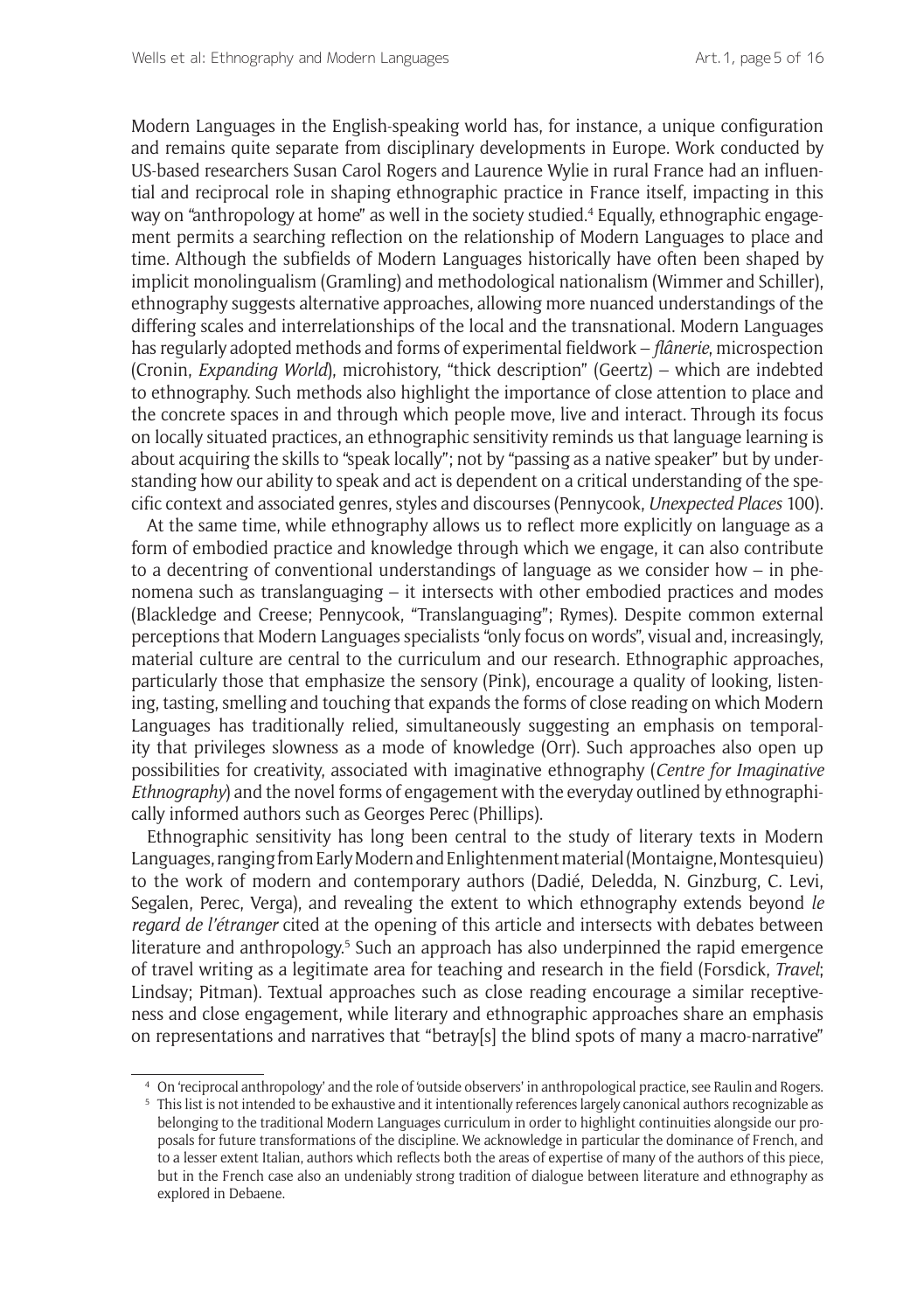(Castillo and Puri 8). This is not, however, to propose a simplistic "world/society as text" view of ethnography, nor to attempt to collapse one into the other, ignoring the critical and productive tensions between the two in relation to how they approach the representation and interpretation of humankind – as suggested in literary representations of ethnography such as Borges's short story "El etnógrafo".6 At the same time, such tensions have in the past and present often been reduced to territorial disputes (Debaene), constructing unproductive oppositions within and across the Humanities and Social Sciences. In this sense, ethnography is not intended to displace Literary or Cultural Studies within Modern Languages, but rather to suggest that such an engagement can encourage us to rethink how we approach and bridge the divisions between canonical and more "everyday" forms of cultural practice and production. While the Cultural Studies turn in Modern Languages broadened the study of cultural production, most notably in relation to film studies,<sup>7</sup> it remains primarily limited to more easily exportable forms of print and film rather than more ephemeral forms of performance which require us to travel to them (Puri 40). Ethnographic approaches can challenge the continued schism between literary and oral traditions (Taylor), and a model of language and culture centred on written texts rather than the full range and entanglements of written, oral, visual and multisensory forms (Finnegan).

A greater emphasis on the "ordinariness" of culture (Williams) allows for further reflection on how cultural texts are connected to specific places and embedded within everyday practices. Such an approach provides an opportunity to return more meaningfully to the social and political dimensions of Cultural Studies as it emerged most notably in the work of Stuart Hall (Hall et al.), but which is in danger of being diluted to merely the study of cultural texts. As Hall recognized, there remains in Cultural Studies an irresolvable tension between theoretical and political questions, and a need to avoid "substituting intellectual work for politics" (Hall 274). At a time, however, when the impact agenda and the Global Challenges Research Fund ask us to engage with the major social and political challenges of our time, a bridging of ethnographic and Cultural Studies theory and practice has the potential to go beyond reductionist or instrumental approaches. Sharing "an ontological commitment to human beings as cultural creatures" (Demossier et al. [16]), ethnographic approaches can provide those with expertise on forms of cultural production and representation with models of meaningful and collaborative interventions "in a world in which it would make some difference" (Hall 274).

A more expansive definition of cultural production is also necessitated by technological developments and the growth of digital culture (Appadurai; Taylor and Pitman). The evolving methods and current debates surrounding forms of digital and internet ethnography (Miller and Slater; Pink et al.), or netnography (Kozinets), encourage meaningful and richly contextualized modes of engagement with forms of digital culture. At the same time, they are an underexplored area for Modern Languages scholars who are ideally placed to develop approaches to the digital that are more sensitive to questions of linguistic, cultural and geographical heterogeneity (Pitman and Taylor).<sup>8</sup> More widely, while Modern Languages can undoubtedly learn from other disciplines where ethnographic research has a more established presence, we have an equally important contribution to make, particularly in relation to challenging both a monolingual mindset and a lack of sensitivity to language-related questions.

 $6$  Krebs suggests that this and another of Borges's stories arose from his adversarial encounters with the anthropologist Alfred Métraux. At the same time, Krebs highlights how in practice Borges's and Métraux's writings sat in productive dialogue alongside each other in the Argentine literary journal *Sur*. He also notes that Métraux brought fiction and poetry with him on his ethnographic journeys to help him frame and process his observations.

<sup>7</sup> See, for example, the development of Italian Studies in the UK as traced in Brook et al., or changes to the pedagogical canon in Spanish degrees analysed in Davis.

<sup>&</sup>lt;sup>8</sup> See, for example, Holmes and Huc-Hepher for examples of Modern Languages research on digital culture that draw on ethnographic theory and methods.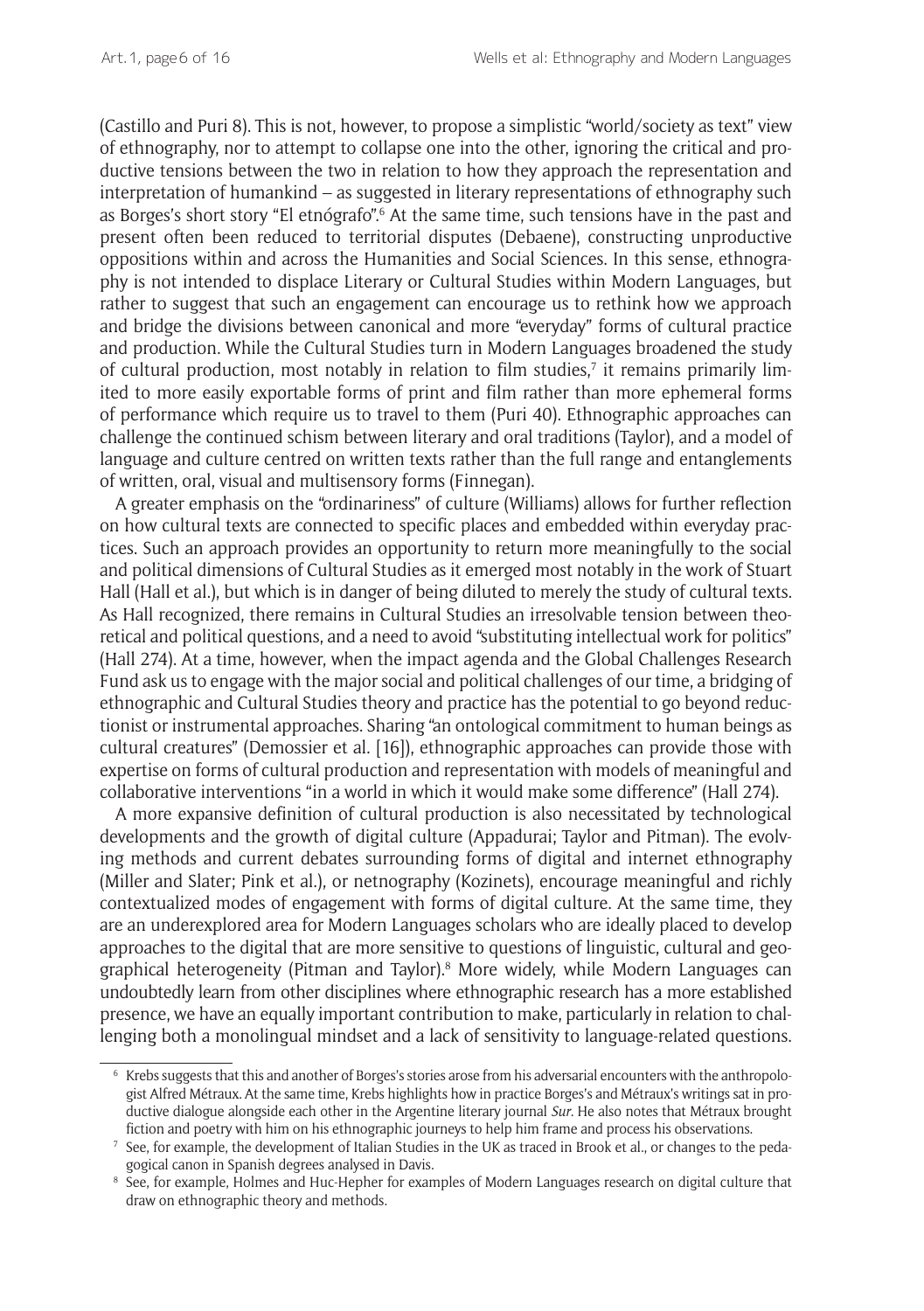Even in research on multilingualism, where ethnographic approaches are common, Piller highlights the absence of citations to work in languages other than English and suggests that non-language specific linguistics risks equating "language" with "English". Equally, while anthropology has paid attention to the power of words in writing ethnographies (Clifford and Marcus), attention to movements across languages has been "sporadic and fragmented" (Jordan, "Ethnographic Encounters" 100). There have been more recent attempts to make visible language-related issues, such as the use of translators or language-learning experiences in anthropological research and writing (see for example Gibb and Danero Iglesias; Tremlett). However, Modern Languages has remained largely invisible and seemingly failed to capitalize on the opportunity to share our own unique expertise on the subjects of working across multiple languages in the analysis of cultural texts and materials.<sup>9</sup>

Equally, our commitment to "knowing languages and knowing the world through language" (Pratt 112) and to crossing first hand "the language wall" (Anderson 131), rather than relying on intermediaries to do the language-related labour of translation and mediation, makes us ideally suited to developing rich forms of embodied knowledge which entail close collaborations with those who identify with the languages and cultures on and with which we research. Research such as this in collective teams of researchers (in parallel to common practice in Linguistics) might indeed be a factor of differentiation between Modern Languages and ethnography.<sup>10</sup> When confronted with a potentially overwhelming assemblage of textual, spoken and visual materials that constitute the "data" of ethnographic research and which require a bricolage of approaches (Blommaert and Jie; Rampton et al.), Modern Languages researchers are uniquely suited to drawing on and remaining open to a wide range of techniques and methods in their analyses. As interdisciplinarity comes increasingly to the fore in ethnographic and wider research agendas, Modern Languages researchers can make a leading contribution, trained as they are in moving with relative ease, for example, "from language learning to … the close reading of Zola to contemporary discussions of ethnicity" (Demossier et al. [12]). While the "bricoleur" identity that defines Modern Linguists is frequently still felt and perceived as a weakness through its lack of translatability to other disciplinary areas and academic contexts, ethnographic research highlights the profound and wide-ranging forms of transdisciplinary knowledge that Modern Languages researchers are uniquely positioned to lead in developing and advancing.

# **3. Ethnographic Ethics, Engagement and Decolonizing Modern Languages**

Ethnographic models of research productively blur the boundaries between academics and wider publics, by placing teachers and researchers into closer intersubjective encounters which allow for the mutual and reciprocal sharing of expertise in the collaborative process of knowledge production (Lassiter). In this sense, ethnography is outgoing and consistent with the current emphasis on creating meaningful bridges between academia and the rest of the world. Bringing an ethnographic sensitivity to these engagements can encourage a greater humility and receptivity to less hierarchical and canonical forms of knowledge, and allow us to envision more participatory and collaborative models of engagement, both with those communities we research and in relation to our wider societal impact. Ethnography thus

<sup>9</sup> While not necessarily focused specifically on ethnography, the AHRC Listening Zones project does, however, offer a model for bringing languages research to bear on development work and for highlighting the need for greater attention to language issues within NGOs (University of Reading).

<sup>&</sup>lt;sup>10</sup> Anthropologists often work on their own in the field rather than as part of a team, except in the case of pluridisciplinary teams in the French context in the 1960s and 1970s. For an example of these collective undertakings, see the *enquête pluridisciplinaire de Pont-Croix*, a major project in the commune of Plozévet in Finistère, Brittany, which has attracted significant attention in Modern Languages (see Forsdick, "Edgar Morin", "Revisting Plozévet"; Rigby).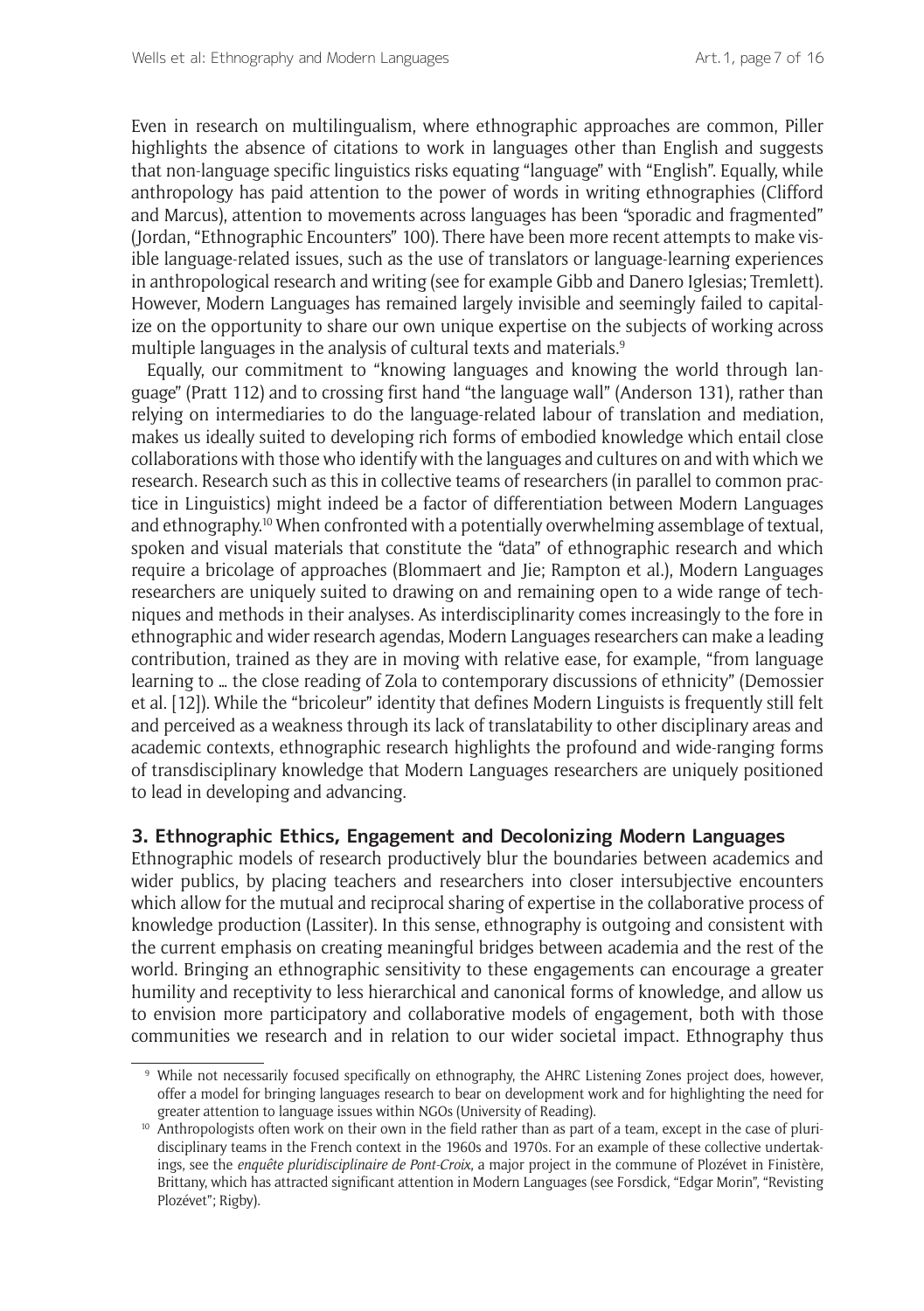requires us to reflect on the products of our research in relation to how we write about (and potentially how we write with) those we study, and how we graphically represent the multisensory engagements of ethnographic research (O'Dell and Willim). This can also encourage a greater creativity in relation to how we might reimagine the objects – and traditional outputs – of academic research to incorporate the visual, the audible and the more broadly sensory, for instance through artistic and creative collaborations that go beyond authoritative textual representations and have the potential to engage wider publics.11

Modern Languages has long been associated with a "chronic extroversion" (Cronin, *Across the Lines*), through an isolated focus on a specific "elsewhere" often confined to a single national territory. This has contributed to our relative invisibility in domestic contexts, and a failure to reflect explicitly on the entanglements between the *here* and *there* in both how and what we research. In this sense, the ethnographic work of "translating cultures" (Rubel and Rosman) can allow us to see our own cultures as objects of curiosity and our immediate multilingual environments as opportunities to envision new forms of local engagement. Equally, the ethnographic focus on local and enduring engagements with communities encourages us to challenge globalizing discourses, with knowledge of multiple languages understood not as a form of rootlessness or detachment, but rather as linguistic and cultural resources for building connections and embedding us within specific local environments and communities, both in the UK and abroad. An ethically driven ethnography also brings to the fore important debates about whether we seek to enrich both ourselves and our students with emotional skills, and particularly empathetic understandings, as a conscious dimension of practice.

At the same time, ethnographic research carries undeniable associations with the colonial project, finding its origins in the unequal power relations between the West and the Global South, which are particularly salient for areas of Modern Languages research such as Latin American or Francophone Studies. As Asad established, it was colonial power structures that first made anthropological forms of study possible and, despite a professed "political neutrality", in practice the knowledge produced was readily exploited to reinforce inequalities (*The Colonial Encounter*). In this sense, any engagement with ethnographic practices and theories must also engage with postcolonial and decolonial critiques that have informed recent developments in anthropology and related fields (Chabram; Clifford; Gonzalez) and which also allow an opportunity to further develop Modern Languages' own critiques of its colonial and nationalist legacies, manifested not least in the field's residual whiteness. This involves an a awareness of the importance of other minoritized languages (including creole, indigenous and community languages) with which traditional "modern" languages co-exist, and an openness to indigenous and other forms of knowledge and methods traditionally excluded from our academic spaces.

Seeking to invert the traditional colonial ethnographic project requires conscious attention to the ways in which processes of cultural translation are "enmeshed in conditions of power" and asymmetrical relations between people, languages and modes of thought (Asad, "Cultural Translation" 163). In particular, a democratic approach to ethnographic knowledge production must be a collaborative, two-way process (Shah 47), consciously seeking to avoid colonial processes that "see knowledge as something to be extracted and applied", while detaching that knowledge from the people, struggles and contexts out of which it emerged (Noxolo 342–3). Participatory approaches and action research, for example, engage with local wisdom and traditions in establishing both the methods and outcomes of research, allowing groups and individuals to define their own understandings of and approaches to the global and local challenges they face (Naanyu et al.). At the same time, the greater emphasis on

<sup>&</sup>lt;sup>11</sup> See, for example, the work of Bradley et al. which combines ethnographic and collaborative arts-based learning.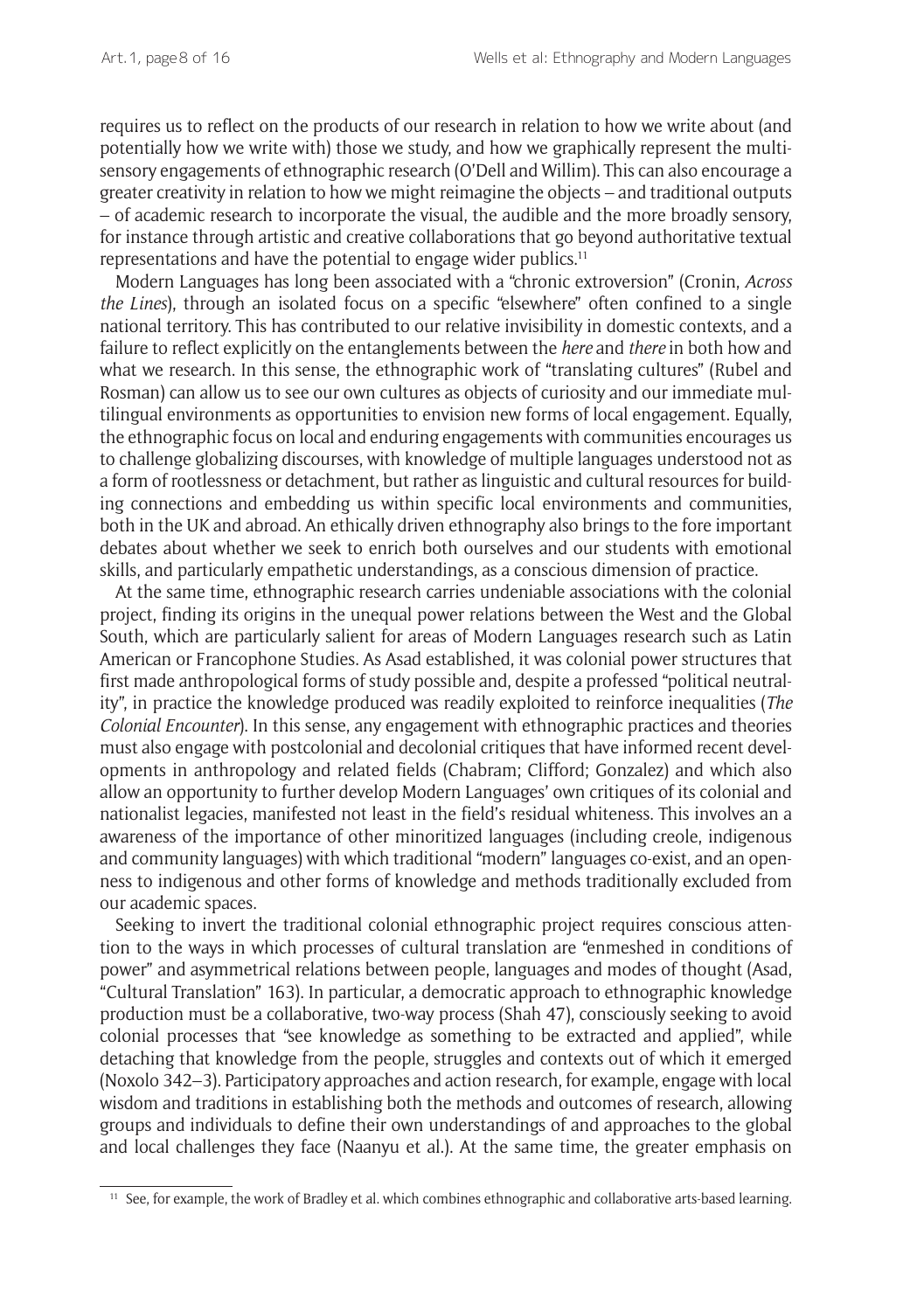reflexivity and subjectivity in ethnographic research highlights how researchers must engage with their own historical position in relation to questions of race, gender, nationality and power, which must be addressed more visibly across Modern Languages as we reflect on how, why and to whom we teach and research specific languages and cultures within our own contexts of study (Phipps and Gonzalez).

# **4. Credibility and Institutional Support**

As we reflect on new models of engagement and collaboration, ethnographic research must be informed and supported by rigorous and context-appropriate models of ethical guidance for those engaging in such research. While fieldwork and digital research influenced by ethnographic approaches have become more widespread among Early Career Researchers working in Modern Languages, researchers and supervisors within the discipline lack access to appropriate training and support for those managing the complex relationships such research involves.12 Greater structural support, accessible and appropriate guidelines, and most importantly forums for discussion of specific ethical conflicts and challenges would ensure ethnographic research in Modern Languages is viewed both internally and externally as equally valid and rigorous, and give researchers the confidence as well as emotional and practical support needed to conduct ethical and meaningful fieldwork-based research. While, as emphasized across this paper, many of the competencies and perspectives associated with an ethnographic sensitivity are already latent in the curriculum and our research, and consequently can be incorporated with relative ease, more in-depth and sustained forms of training and professional development are crucial if the discipline is to embrace ethnography with credibility and authority. While other disciplines, particularly in the social sciences and evidently anthropology, are more advanced in offering and providing such training, this can also be an opportunity for knowledge exchange in which our own expertise in working and translating across multiple languages can be a valuable tool of genuine interdisciplinary dialogue.

Potentially more challenging is to ensure sustained institutional support and training for teaching ethnography at undergraduate level, given the commitment required from those involved in undergraduate teaching who may not have the time and resources to accommodate these additional demands. Agreement at an institutional and departmental level will be required to invest in holistic, protracted and serious training for such staff, the value and necessity of which this article has aimed to communicate. Equally, there is a need to ensure that the value and distinctive demands of ethnographic research are communicated at an institutional level, and that departments are responsive and adaptive to its different temporalities and demands. While ethnographic approaches can manifest themselves through intensive but short-term engagements with the cultures we study (Pink and Morgan), extended or regular periods of travel abroad need to be recognized as a vital component of ethnographic research projects at all levels, while those assessing proposals and the outcomes of research need to be aware of the distinct research design of ethnographic projects, which allow for the unpredictability and responsiveness of fieldwork-based research.

#### **Recommendations**

In order to consolidate further and put into practice the above, we propose the following concrete next steps for both ourselves and colleagues across Modern Languages. These are addressed in particular to subject associations, including the University Council of Modern Languages (UCML), representative organizations such as the Institute of Modern Languages

 $12$  For example, in the field of linguistic ethnography Copland and Creese, and Tagg et al. offer models for talking openly about the ethical and emotional challenges faced during fieldwork, and the importance of team and/or supervisor support in navigating such challenges.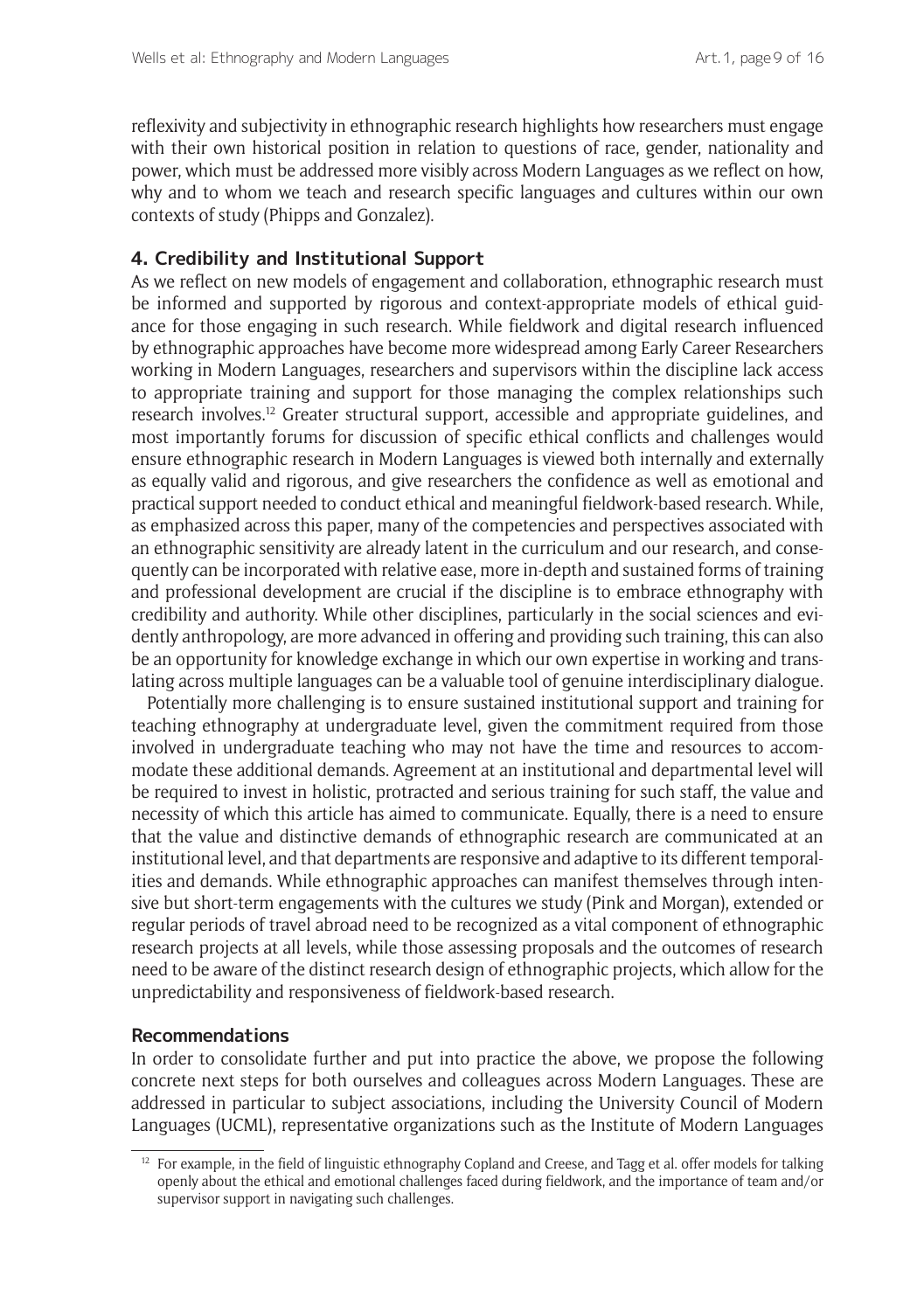Research (IMLR) and other bodies including QAA. Equally, they will require heads of schools and departments of Modern Languages to liaise closely with UCML and the IMLR in order to ensure the necessary bridging of national and local actions:

- $\cdot$  A major landmark conference, and associated publications, which will develop the ideas and proposals within this document to interrogate further and make visible the role of ethnographic theory and practice in Modern Languages research and teaching, and also encourage closer dialogue between Modern Languages and ethnography.
- $\cdot$  The wider circulation of teaching resources, in particular those created through the Language Learners as Ethnographers project (Jordan and Roberts),13 which should also be updated to respond to the contemporary Modern Languages context and recent technological developments to incorporate digitally influenced ethnographic approaches. These resources will be directed at all of those involved in teaching and curriculum design, whether primarily on language- or culture-focused modules, in order to promote more coherent and holistic thinking about the Modern Languages curriculum and the vital role of the Year Abroad within it.
- $\cdot$  A co-ordinated combination of national workshops, primarily at the IMLR, alongside local institutional training courses for those who do or will teach ethnography at undergraduate levels, which is recognized as professional development and supported locally by Modern Languages departments through the provision of appropriate resources and dedicated staff time.
- The development of ethical guidelines and examples of best practice for all researchers who engage in forms of fieldwork or work with living human subjects and which are specific to Modern Languages. Informed by an ethically driven ethnographic sensitivity, these will focus on ethics as an ongoing process;14 while not intended to replace institutional requirements, they will allow Modern Languages researchers to engage more critically in responding to and shaping how these are implemented. This emphasis on linguistic sensitivity is likely to have wider resonance in questions of ethical research.
- Additional Modern Languages training workshops, courses and forums at local and national levels for all researchers engaged in fieldwork or other ethnographically informed projects, as well as those involved in supervising such research, in order to overcome potential discrepancies between the methods deployed by postgraduate students and the expertise of their supervisors.
- The explicit incorporation of references to an ethnographic sensitivity in future documents that guide our discipline, such as the QAA benchmarking statement, to formalize and make more visible this latent but vital component within the Modern Languages curriculum.
- In order to deliver these outcomes, we propose the establishment of a forum or special interest group which would maintain momentum and put into practice these recommendations, and would incorporate researcher, teacher and student representatives. In this respect, we suggest that Modern Languages in the UK would benefit more widely from the establishment of cross-language groups, which would serve similar purposes to the US-based Modern Language Association's established forums (MLA) in promoting activities and mobilizing new research and professional agendas in specific areas of priority and concern.

<sup>&</sup>lt;sup>13</sup> These materials are currently freely available on the University of Southampton's "Ethnographic Encounters" website.

<sup>&</sup>lt;sup>14</sup> See, for example, the Association of Internet Researchers' ethical guidelines (Markham and Buchanan) which avoid prescriptivism to focus instead on the critical questions researchers should ask in designing and conducting internet research.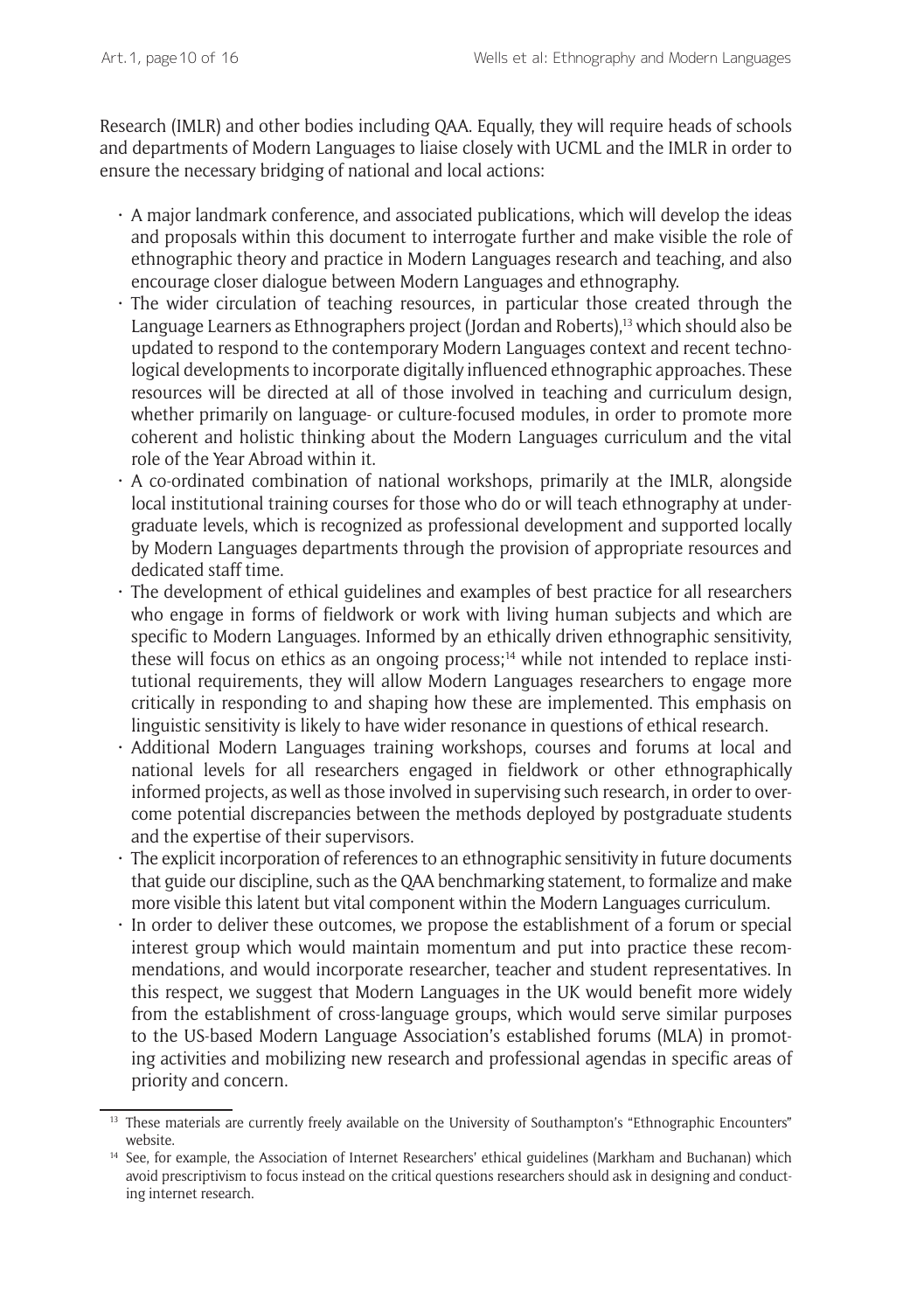# **References**

- Agar, Michael. *The Professional Stranger: An Informal Introduction to Ethnography*. 2nd ed. Academic Press, 1996.
- AHRC. "Open World Research Initiative (OWRI)." 2018, [ahrc.ukri.org/research/fundedtheme](https://ahrc.ukri.org/research/fundedthemesandprogrammes/themes/owri/)[sandprogrammes/themes/owri/](https://ahrc.ukri.org/research/fundedthemesandprogrammes/themes/owri/). Accessed 10 May 2018.
- *AHRC Translating Cultures*. 2018, [translatingcultures.org.uk.](http://translatingcultures.org.uk/) Accessed 10 May 2018.
- Anderson, Benedict R. O'G. *A Life Beyond Boundaries*. Verso, 2018.
- Appadurai, Arjun. *Modernity at Large: Cultural Dimensions of Globalization*. University of Minnesota Press, 1996.
- Asad, Talal (ed.). *Anthropology and the Colonial Encounter*. Ithaca Press, 1973.
- Asad, Talal. "The Concept of Cultural Translation in British Social Anthropology." *Writing Culture: The Poetics and Politics of Ethnography*, Clifford, James and Marcus, George E. (eds.), 141–64, 1986. California University Press.
- Bayley, Susan. "Modern Languages: An 'Ideal of Humane Learning': The Leathes Report of 1918." *Journal of Educational Administration and History*, 23(2): 11–24, July 1991. DOI: <https://doi.org/10.1080/0022062910230202>
- Blackledge, Adrian and Creese, Angela. "Translanguaging and the Body." *International Journal of Multilingualism*, 14(3): 250–68, July 2017. DOI: [https://doi.org/10.1080/14790718.20](https://doi.org/10.1080/14790718.2017.1315809) [17.1315809](https://doi.org/10.1080/14790718.2017.1315809)
- Blommaert, Jan. *Dialogues with Ethnography: Notes on Classics, and How I Read Them*. Multilingual Matters, 2018.
- Blommaert, Jan and Jie, Dong. *Ethnographic Fieldwork: A Beginner's Guide*. Multilingual Matters, 2010. DOI: <https://doi.org/10.21832/9781847692962>
- Borges, Jorge Luis. *Elogio de La Sombra*. Emecé, 1969.
- Bradley, Jessica, Moore, Emilee, Simpson, James and Atkinson, Louise. "Translanguaging Space and Creative Activity: Theorising Collaborative Arts-Based Learning." *Language and Intercultural Communication*, 18(1): 54–73, Jan. 2018. DOI: [https://doi.org/10.1080/147](https://doi.org/10.1080/14708477.2017.1401120) [08477.2017.1401120](https://doi.org/10.1080/14708477.2017.1401120)
- Brook, Clodagh, Mussgnug, Florian and Pieri, Giuliana. "Italian Studies: An Interdisciplinary Perspective." *Italian Studies*, 72(4): 380–92, Oct. 2017. DOI: [https://doi.org/10.1080/007](https://doi.org/10.1080/00751634.2017.1370785) [51634.2017.1370785](https://doi.org/10.1080/00751634.2017.1370785)
- Burdett, Charles. "Moving from a National to a Transnational Curriculum: The Case of Italian Studies." *Languages, Society and Policy*, July 2018. [www.meits.org/policy-papers/paper/](http://www.meits.org/policy-papers/paper/moving-from-a-national-to-a-transnational-curriculum-the-case-of-italian-st) [moving-from-a-national-to-a-transnational-curriculum-the-case-of-italian-st.](http://www.meits.org/policy-papers/paper/moving-from-a-national-to-a-transnational-curriculum-the-case-of-italian-st) Accessed 10 Sept. 2018.
- Castillo, Debra A. and Puri, Shalini. "Introduction: Conjectures on Undisciplined Research." *Theorizing Fieldwork in the Humanities*, Castillo, Debra A. and Puri, Shalini (eds.), 1–27, 2016. Palgrave Macmillan. DOI: [https://doi.org/10.1057/978-1-349-92834-7\\_1](https://doi.org/10.1057/978-1-349-92834-7_1)
- *Centre for Imaginative Ethnography*. 2018. [imaginativeethnography.org](http://imaginativeethnography.org). Accessed 20 May 2018.
- Chabram, Angie. "Chicana/o Studies as Oppositional Ethnography." *Cultural Studies*, 4(3): 228–47, Oct. 1990. DOI: <https://doi.org/10.1080/09502389000490191>
- Clifford, James. *Routes: Travel and Translation in the Late Twentieth Century*. Harvard University Press, 1997.
- Clifford, James and Marcus, George E. *Writing Culture: The Poetics and Politics of Ethnography*, Fortuny, Kim (ed.), 25th anniversary edition. University of California Press, 1986.
- Conteh, Jean (ed.). *Researching Education for Social Justice in Multilingual Settings: Ethnographic Principles in Qualitative Research*. Bloomsbury Academic, 2017.
- Copland, Fiona and Creese, Angela, with Rock, Frances and Shaw, Sara. *Linguistic Ethnography: Collecting, Analysing and Presenting Data*. SAGE, 2015.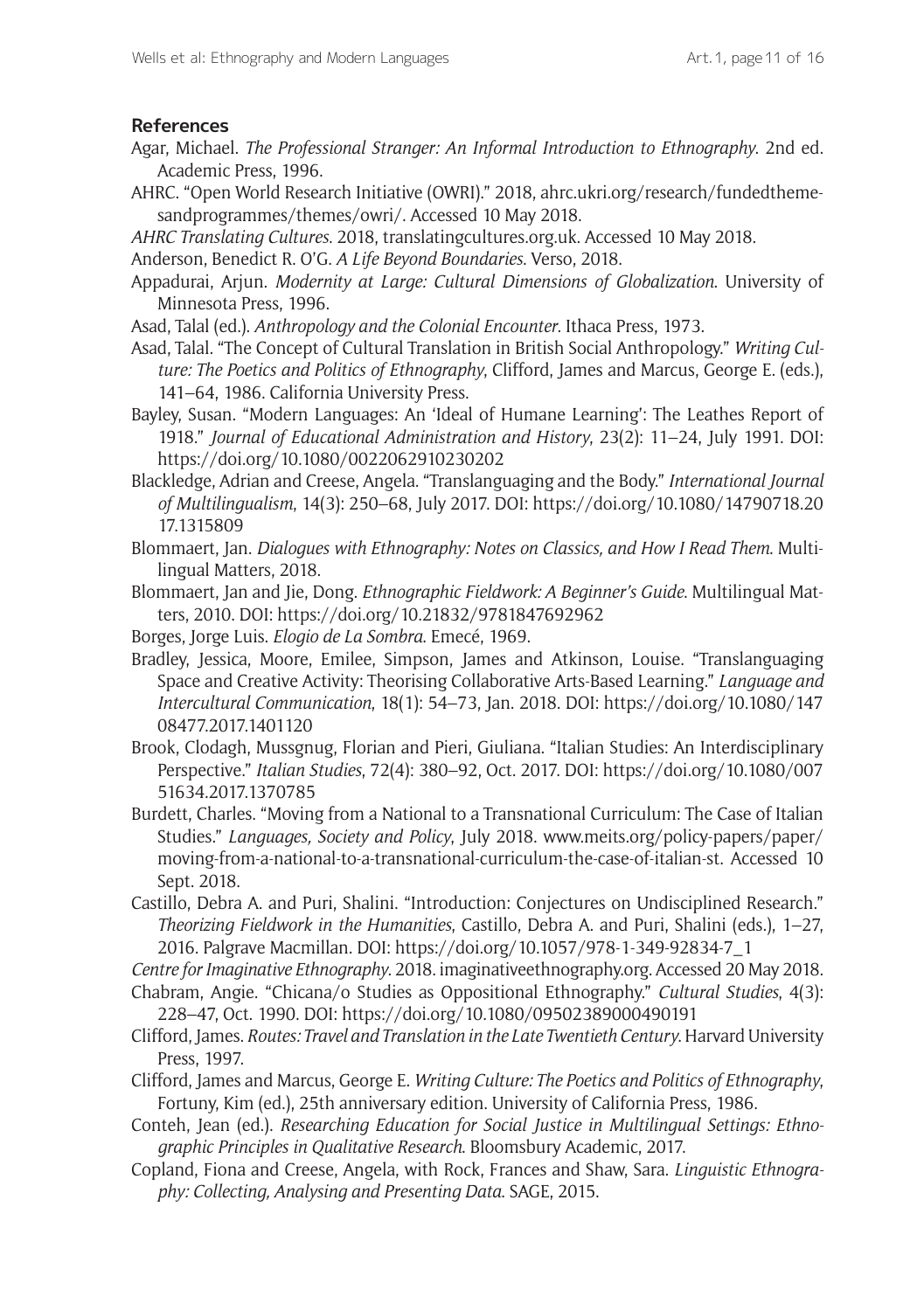Creese, Angela, Blackledge, Adrian, Bhatt, Arvind, Jonsson, Carla, Juffermans, Kasper, Li, Jinling, Martin, Peter, Muhonen, Anu and Takhi, Jaspreet Kaur. "Researching Bilingual and Multilingual Education Multilingually: A Linguistic Ethnographic Approach." *The Handbook of Bilingual and Multilingual Education*, Wright, Wayne E., Boun, Sovicheth and García, Ofelia (eds.), 127–44, 2015. John Wiley & Sons. DOI:<https://doi.org/10.1002/9781118533406.ch8>

Cronin, Michael. *Across the Lines: Travel, Language, Translation*. Cork University Press, 2000.

Cronin, Michael. *The Expanding World: Towards a Politics of Microspection*. Zero Books, 2012. Davis, Stuart. "The State of the Discipline: Hispanic Literature and Film in UK Spanish Degrees."

- *Journal of Romance Studies*, 18(1): 25–44, Apr. 2018. DOI: [https://doi.org/10.3828/](https://doi.org/10.3828/jrs.2018.2) [jrs.2018.2](https://doi.org/10.3828/jrs.2018.2)
- Debaene, Vincent and Izzo, Justin. *Far Afield: French Anthropology between Science and Literature*. University of Chicago Press, 2014. DOI: [https://doi.org/10.7208/](https://doi.org/10.7208/chicago/9780226107233.001.0001) [chicago/9780226107233.001.0001](https://doi.org/10.7208/chicago/9780226107233.001.0001)
- Demossier, Marion, Bernasek, Lisa and Armbruster, Heidi. "Teaching Ethnography as Modern Languages Method: Legacies and Future Practices for Global Citizens." *Language, Culture and Curriculum* [forthcoming, 2019].
- Fabian, Johannes. "Ethnographic Misunderstanding and the Perils of Context." *American Anthropologist*, 97(1): 41–50, Mar. 1995. DOI:<https://doi.org/10.1525/aa.1995.97.1.02a00080>
- Finnegan, Ruth H. *Where Is Language? An Anthropologist's Questions on Language, Literature and Performance*. Bloomsbury Academic, 2015.
- Forsdick, Charles. "Plonger Dans Un Milieu Réel: Edgar Morin in the Field." *French Cultural Studies*, 8(24): 309–31, Oct. 1997. DOI: <https://doi.org/10.1177/095715589700802404>
- Forsdick, Charles. "Revisting Plozévet." *French Cultural Studies* [forthcoming, 2018].
- Forsdick, Charles. *Travel in Twentieth-Century French and Francophone Cultures: The Persistence of Diversity*. Oxford University Press, 2005. DOI: [https://doi.org/10.1093/acprof:](https://doi.org/10.1093/acprof:oso/9780199258291.001.0001) [oso/9780199258291.001.0001](https://doi.org/10.1093/acprof:oso/9780199258291.001.0001)
- Forsdick, Charles and Milne, Anna-Louise. "*Le regard de l'étranger?* France as 'elsewhere'. Un échange à partir de six questions." *Fixxion: revue critique de fixxion française contemporaine*, 16: 179–90, 2018.
- García, Ofelia and Wei, Li. *Translanguaging: Language, Bilingualism and Education*. Palgrave Macmillan, 2014. DOI: <https://doi.org/10.1057/9781137385765>
- Geertz, Clifford. *The Interpretation of Cultures: Selected Essays*. Basic Books, 1973.
- Gibb, Robert and Iglesias, Julien Danero. "Breaking the Silence (Again): On Language Learning and Levels of Fluency in Ethnographic Research." *The Sociological Review*, 65(1): 134– 49, Jan. 2017. DOI:<https://doi.org/10.1111/1467-954X.12389>
- Gonzalez, Maria Cristina. "An Ethics for Postcolonial Ethnography." *Expressions of Ethnography: Novel Approaches to Qualitative Methods*, Clair, Robin Patric (ed.), 77–86, 2003. SUNY Press.
- Gramling, David. *The Invention of Monolingualism*. Bloomsbury Academic, 2016.
- Hall, Stuart. "Cultural Studies and Its Theoretical Legacies." *Stuart Hall: Critical Dialogues in Cultural Studies*, Morley, David and Chen, Kuan-Hsing (eds.), 261–74, 1996. Routledge.
- Hall, Stuart, Evans, Jessica and Nixon, Sean (eds.). *Representation: Cultural Representations and Signifying Practices*. Second edition. Sage; The Open University, 2013.
- Harvey, Lou. "'I Am Italian in the World': A Mobile Student's Story of Language Learning and *Ideological Becoming*." *Language and Intercultural Communication*, 16(3): 368–83, July 2016. DOI:<https://doi.org/10.1080/14708477.2016.1168049>
- Holmes, Tori. "Reframing the Favela, Remapping the City: Territorial Embeddedness and (Trans) Locality in 'Framing Content' on Brazilian Favela Blogs." *Journal of Latin American*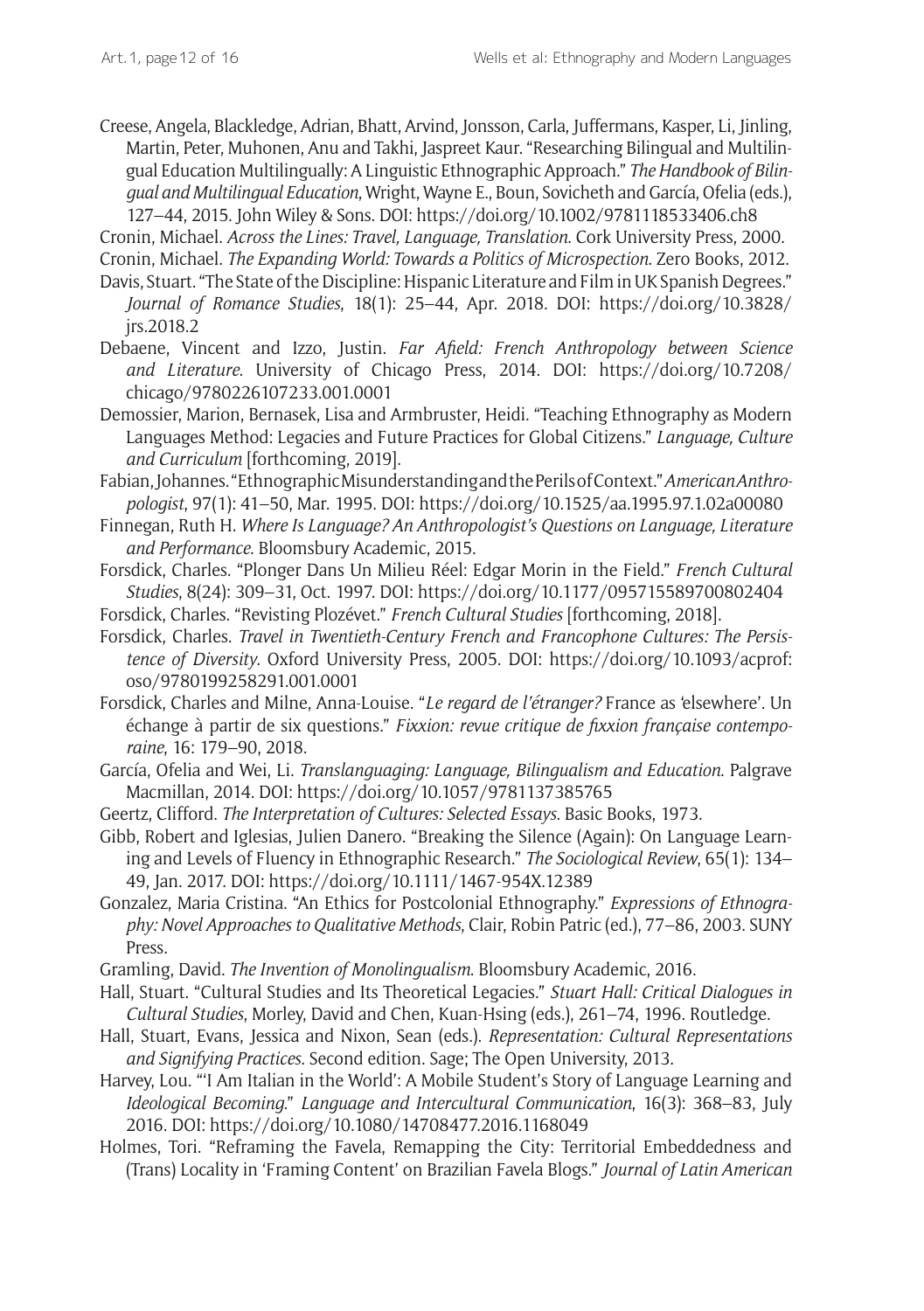*Cultural Studies*, 25(2): 297–319, Apr. 2016. DOI: [https://doi.org/10.1080/13569325.20](https://doi.org/10.1080/13569325.2016.1167017) [16.1167017](https://doi.org/10.1080/13569325.2016.1167017)

- Huc-Hepher, Saskia. "The Material Dynamics of a London-French Blog: A Multimodal Reading of Migrant Habitus." *Modern Languages Open*, Sept. 2016. DOI: [https://doi.org/10.3828/](https://doi.org/10.3828/mlo.v0i0.91) [mlo.v0i0.91](https://doi.org/10.3828/mlo.v0i0.91)
- Jordan, Shirley Ann. "Ethnographic Encounters: The Processes of Cultural Translation." *Language and Intercultural Communication*, 2(2): 96–110, Oct. 2002. DOI: [https://doi.](https://doi.org/10.1080/14708470208668079) [org/10.1080/14708470208668079](https://doi.org/10.1080/14708470208668079)
- Jordan, Shirley Ann. "Writing the Other, Writing the Self: Transforming Consciousness Through Ethnographic Writing." *Language and Intercultural Communication*, 1(1): 40–56, June 2001. DOI: <https://doi.org/10.1080/14708470108668062>
- Jordan, Shirley and Roberts, Celia. *Language and Residence Abroad (LARA): Introduction to Ethnography* (19 integrated units of theory and teaching materials). FDTL and Oxford Brookes University, 2000. [generic.wordpress.soton.ac.uk/ethnographicencounters/lara](generic.wordpress.soton.ac.uk/ethnographicencounters/lara-project-materials/)[project-materials/](generic.wordpress.soton.ac.uk/ethnographicencounters/lara-project-materials/). Accessed 20 Aug. 2019.
- Kelly, Michael. "*Le Regard de l'étranger*: What French Cultural Studies Brings to French Cultural History." *French Cultural Studies*, 25(3–4): 253–61, Aug. 2014. DOI: [https://doi.](https://doi.org/10.1177/0957155814543894) [org/10.1177/0957155814543894](https://doi.org/10.1177/0957155814543894)
- Kleinman, Julie. "'All Daughters and Sons of the Republic'? Producing Difference in French Education." *Journal of the Royal Anthropological Institute*, 22(2): 261–78, June 2016. DOI: <https://doi.org/10.1111/1467-9655.12401>
- Kozinets, Robert V. *Netnography: Redefined*. 2nd edition. Sage, 2015.
- Krebs, Edgardo C. "Jorge Luis Borges and Alfred Métraux: Disagreements, Affinities." *HAU: Journal of Ethnographic Theory*, 6(2): 297–321, Sept. 2016. DOI: [https://doi.org/10.14318/](https://doi.org/10.14318/hau6.2.019) [hau6.2.019](https://doi.org/10.14318/hau6.2.019)
- Lassiter, Luke E. *The Chicago Guide to Collaborative Ethnography*. University of Chicago Press, 2005. DOI:<https://doi.org/10.7208/chicago/9780226467016.001.0001>
- Lawrence, Roderick J. "Deciphering Interdisciplinary and Transdisciplinary Contributions." *Transdisciplinary Journal of Engineering & Science*, 1(1): 125–30, 2010.
- Leach, Edmund R. "Ourselves and Others." *Times Literary Supplement*, 771–72, 6 July 1973.
- Leathes, Stanley. *Modern Studies: Being the Report of the Committee on the Position of Modern Languages in the Education System of Great Britain*. HMSO, 1918.
- Lindsay, Claire. *Contemporary Travel Writing of Latin America*. Routledge, 2010.
- Madden, Raymond. *Being Ethnographic: A Guide to the Theory and Practice of Ethnography*. 2nd edition. SAGE Publications, 2017.
- Markham, Annette and Buchanan, Elizabeth. "Ethical Decision-Making and Internet Research: Recommendations from the AoIR Ethics Working Committee (Version 2.0)." *Association of Internet Researchers*, 2012. [aoir.org/reports/ethics2.pdf.](http://aoir.org/reports/ethics2.pdf) Accessed 5 Sept. 2018.
- Mehan, Hugh. "Ethnography of Bilingual Education." *Culture and the Bilingual Classroom: Studies in Classroom Ethnography*, Trueba, Henry T., Guthrie, Grace Pung and Au, Kathryn Hu-Pei (eds.), Newbury House, 1981.
- Miller, Daniel and Slater, Don. *The Internet: An Ethnographic Approach*. Berg, 2000.
- MLA [Modern Language Association]. "Policies for Forums and Allied Organizations." 2018, [www.mla.org/Convention/Planning-a-Convention-Session/Policies-for-Forums-and-](https://www.mla.org/Convention/Planning-a-Convention-Session/Policies-for-Forums-and-Allied-Organizations)[Allied-Organizations.](https://www.mla.org/Convention/Planning-a-Convention-Session/Policies-for-Forums-and-Allied-Organizations) Accessed 10 Sept. 2018.
- Mullings, Beverley. "Insider or Outsider, Both or Neither: Some Dilemmas of Interviewing in a Cross-Cultural Setting." *Geoforum*, 30(4): 337–50, Nov. 1999. DOI: [https://doi.](https://doi.org/10.1016/S0016-7185(99)00025-1) [org/10.1016/S0016-7185\(99\)00025-1](https://doi.org/10.1016/S0016-7185(99)00025-1)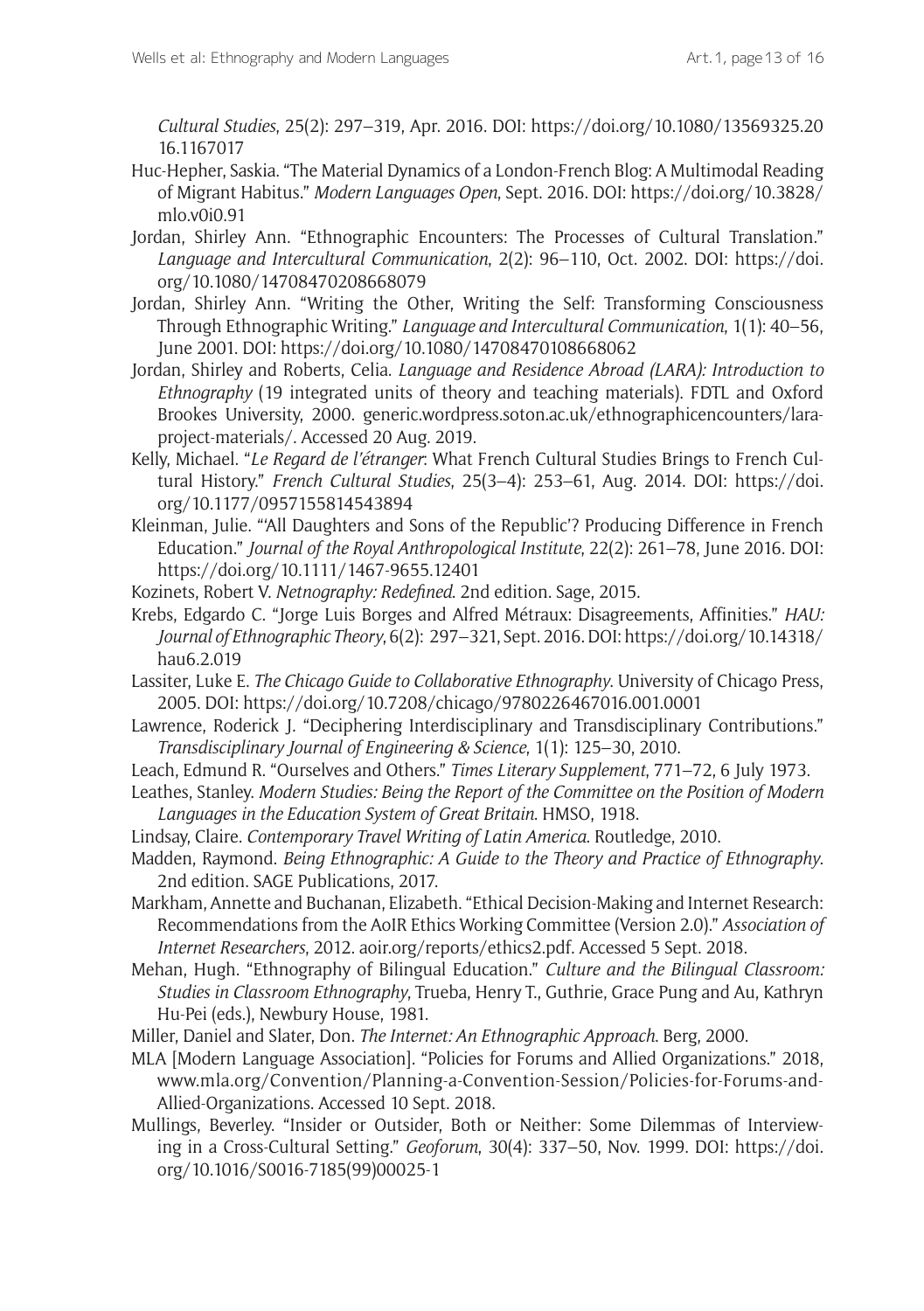- Naanyu, Violet, Sidle, John E., Frankel, Richard M., Ayuku, David, Nyandiko, Winstone M. and Inui, Thomas S. "Rooting Inquiry in Tradition: The Health Baraza as a Tool for Social Research in Kenya." *Qualitative Health Research*, 21(1): 14–26, Jan. 2011. DOI: [https://doi.](https://doi.org/10.1177/1049732310367498) [org/10.1177/1049732310367498](https://doi.org/10.1177/1049732310367498)
- Noxolo, Patricia. "Decolonial Theory in a Time of the Re-Colonisation of UK Research." *Transactions of the Institute of British Geographers*, 42(3): 342–44, Sept. 2017. DOI: [https://doi.](https://doi.org/10.1111/tran.12202) [org/10.1111/tran.12202](https://doi.org/10.1111/tran.12202)
- O'Dell, Tom and Willim, Robert. "Transcription and the Senses: Cultural Analysis When It Entails More than Words." *The Senses and Society*, 8(3): 314–34, Nov. 2013. DOI: [https://](https://doi.org/10.2752/174589313X13712175020550) [doi.org/10.2752/174589313X13712175020550](https://doi.org/10.2752/174589313X13712175020550)
- Pennycook, Alastair. "Translanguaging and Semiotic Assemblages." *International Journal of Multilingualism*, 14(3): 269–82, July 2017. DOI: [https://doi.org/10.1080/14790718.201](https://doi.org/10.1080/14790718.2017.1315810) [7.1315810](https://doi.org/10.1080/14790718.2017.1315810)
- Pennycook, Alastair. *Unexpected Places: Language and Mobility*. Multilingual Matters, 2012. DOI: <https://doi.org/10.21832/9781847697653>
- Phillips, Richard. "Georges Perec's Experimental Fieldwork; Perecquian Fieldwork." *Social & Cultural Geography*, 19(2): 171–91, Feb. 2018. DOI: [https://doi.org/10.1080/14649365.](https://doi.org/10.1080/14649365.2016.1266027) [2016.1266027](https://doi.org/10.1080/14649365.2016.1266027)
- Phipps, Alison M. and Gonzalez, Mike. *Modern Languages: Learning and Teaching in an Intercultural Field*. Sage, 2004.
- Piller, Ingrid. "Monolingual Ways of Seeing Multilingualism." *Journal of Multicultural Discourses*, 11(1): 25–33, Jan. 2016. DOI:<https://doi.org/10.1080/17447143.2015.1102921>
- Pink, Sarah. *Doing Sensory Ethnography*. 2nd ed., Sage Publications, 2015.
- Pink, Sarah, Horst, Heather A., Postill, John, Hjorth, Larissa, Lewis, Tania and Tacchi, Jo (eds.). *Digital Ethnography: Principles and Practice*. SAGE, 2016.
- Pink, Sarah and Morgan, Jennie. "Short-Term Ethnography: Intense Routes to Knowing: Short-Term Ethnography." *Symbolic Interaction*, 36(3): 351–61, Aug. 2013. DOI: [https://doi.](https://doi.org/10.1002/symb.66) [org/10.1002/symb.66](https://doi.org/10.1002/symb.66)
- Pitman, Thea. *Mexican Travel Writing*. Peter Lang, 2008.
- Pitman, Thea and Taylor, Claire. "Where's the ML in DH? And Where's the DH in ML? The Relationship between Modern Languages and Digital Humanities, and an Argument for a Critical DHML". *Digital Humanities Quarterly*, 11(1), 2017. [www.digitalhumanities.org/](http://www.digitalhumanities.org/dhq/vol/11/1/000287/000287.html) [dhq/vol/11/1/000287/000287.html](http://www.digitalhumanities.org/dhq/vol/11/1/000287/000287.html).
- Pratt, Mary Louise. "Building a New Public Idea about Language." *Profession*, 2003(1): 110–19, Dec. 2003. DOI:<https://doi.org/10.1632/074069503X85472>
- Puri, Shalini. "Finding the Field: Notes on Caribbean Cultural Criticism, Area Studies, and the Forms of Engagement." *Theorizing Fieldwork in the Humanities*, Castillo, Debra A. and Puri, Shalini (eds.), 29–50, 2016. Palgrave Macmillan. DOI: [https://doi.org/10.1057/978-](https://doi.org/10.1057/978-1-349-92834-7_2) [1-349-92834-7\\_2](https://doi.org/10.1057/978-1-349-92834-7_2)
- QAA [Quality Assurance Agency for Higher Education]. "Subject Benchmark Statement: Languages, Cultures and Societies." 2015. [www.qaa.ac.uk/en/Publications/Documents/SBS-](http://www.qaa.ac.uk/en/Publications/Documents/SBS-Languages-Cultures-and-Societies-15.pdf)[Languages-Cultures-and-Societies-15.pdf.](http://www.qaa.ac.uk/en/Publications/Documents/SBS-Languages-Cultures-and-Societies-15.pdf) Accessed 10 May 2018.
- Rampton, B., Maybin, J. and Roberts, C. "Theory and Method in Linguistic Ethnography." *Linguistic Ethnography: Interdisciplinary Explorations*, Snell, J., Shaw, S. and Copland, F. (eds.), 14–50, 2015. Palgrave Macmillan.
- Raulin, Anne and Rogers, Susan Carol (eds.). *Transatlantic Parallaxes: Toward Reciprocal Anthropology*. Berghahn Books, 2015.
- Rigby, Brian. *Popular Culture in Modern France: A Study of Cultural Discourse*. Routledge, 1991.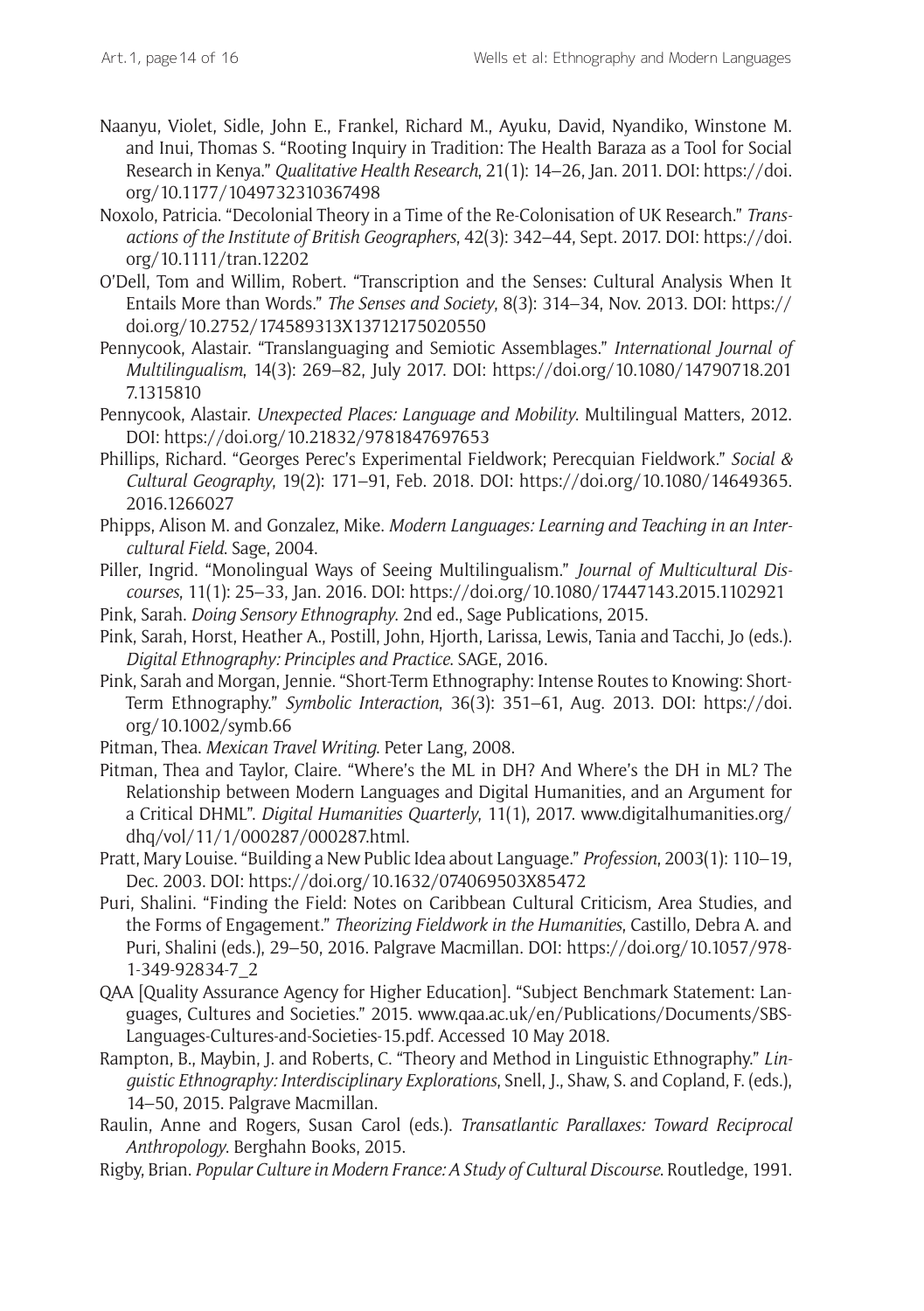- Roberts, Celia, Byram, Michael, Barro, Ana, Jordan, Shirley and Street, Brian. *Language Learners as Ethnographers*. Multilingual Matters, 2001.
- Rubel, Paula G. and Rosman, Abraham (eds.). *Translating Cultures: Perspectives on Translation and Anthropology*. Berg, 2003.
- Rymes, Betsy. *Communicating beyond Language: Everyday Encounters with Diversity*. Routledge, Taylor & Francis Group, 2014.
- School of Advanced Study. *Cross-Language Dynamics: Reshaping Community (Translingual Strand)*, 2017. [crosslanguagedynamics.blogs.sas.ac.uk](https://crosslanguagedynamics.blogs.sas.ac.uk). Accessed 10 May 2018.
- Shah, Alpa. "Ethnography?: Participant Observation, a Potentially Revolutionary Praxis." *HAU: Journal of Ethnographic Theory*, 7(1): 45–59, Mar. 2017. DOI: [https://doi.org/10.14318/](https://doi.org/10.14318/hau7.1.008) [hau7.1.008](https://doi.org/10.14318/hau7.1.008)
- Tagg, Caroline, Lyons, Agnieszka, Hu, Rachel and Rock, Frances. "The Ethics of Digital Ethnography in a Team Project." *Applied Linguistics Review*, 8(2–3), Jan. 2017. DOI: [https://doi.](https://doi.org/10.1515/applirev-2016-1040) [org/10.1515/applirev-2016-1040](https://doi.org/10.1515/applirev-2016-1040)
- Taylor, Claire and Pitman, Thea. *Latin American Cyberculture and Cyberliterature*. Liverpool University Press, 2007.
- Taylor, Diana. *The Archive and the Repertoire: Performing Cultural Memory in the Americas*. Duke University Press, 2003. DOI:<https://doi.org/10.1215/9780822385318>
- Transnationalizing Modern Languages. *Transnationalizing Modern Languages: Mobility, Identity and Translation in Modern Italian Cultures*. [www.transnationalmodernlanguages.](https://www.transnationalmodernlanguages.ac.uk) [ac.uk](https://www.transnationalmodernlanguages.ac.uk). Accessed 10 May 2018.
- Tremlett, Annabel. "Claims of 'Knowing' in Ethnography: Realising Anti-Essentialism through a Critical Reflection on Language Acquisition in Fieldwork." *Graduate Journal of Social Science*, 6(3): 63–85, Dec. 2009.
- University of Reading. "The Listening Zones of NGOs: Languages and Cultural Knowledge in Development Programmes." [www.reading.ac.uk/modern-languages-and-european-stud](http://www.reading.ac.uk/modern-languages-and-european-studies/Research/mles-listening-zones-of-ngos.aspx)[ies/Research/mles-listening-zones-of-ngos.aspx](http://www.reading.ac.uk/modern-languages-and-european-studies/Research/mles-listening-zones-of-ngos.aspx). Accessed 24 May 2018.
- University of Southampton. *Ethnographic Encounters Project: Cultural Knowledge for Language Learners,* 2014. [generic.wordpress.soton.ac.uk/ethnographicencounters.](http://generic.wordpress.soton.ac.uk/ethnographicencounters/) Accessed 27 Aug. 2017.
- Wall, Georgia. "Meaning and Methodology." *Exchanges: The Interdisciplinary Research Journal*, 5(2): 16–25, June 2018. DOI:<https://doi.org/10.31273/eirj.v5i2.254>
- Wells, Naomi. "'Ethnography and Modern Languages: Critical Reflections' AHRC Open World Research Initiative Programme Cross-Language Dynamics: Reshaping Community IMLR, 4 November 2017." *Journal of Romance Studies*, 18(1): 135–37, April 2018. DOI: [https://](https://doi.org/10.3828/jrs.2018.9) [doi.org/10.3828/jrs.2018.9](https://doi.org/10.3828/jrs.2018.9)
- Williams, Raymond. "Culture Is Ordinary (1958)." *Cultural Theory: An Anthology*, Szeman, Imre and Kaposy, Timothy (eds.), 53–59, 2011. Wiley-Blackwell.
- Wimmer, Andreas and Schiller, Nina Glick. "Methodological Nationalism and beyond: Nation-State Building, Migration and the Social Sciences." *Global Networks*, 2(4): 301–34, Oct. 2002. DOI:<https://doi.org/10.1111/1471-0374.00043>
- Wygant, A. "Modern Studies: Historiography and Directions." *French Studies Bulletin*, 30(113): 75–78, Dec. 2009. DOI:<https://doi.org/10.1093/frebul/ktp030>